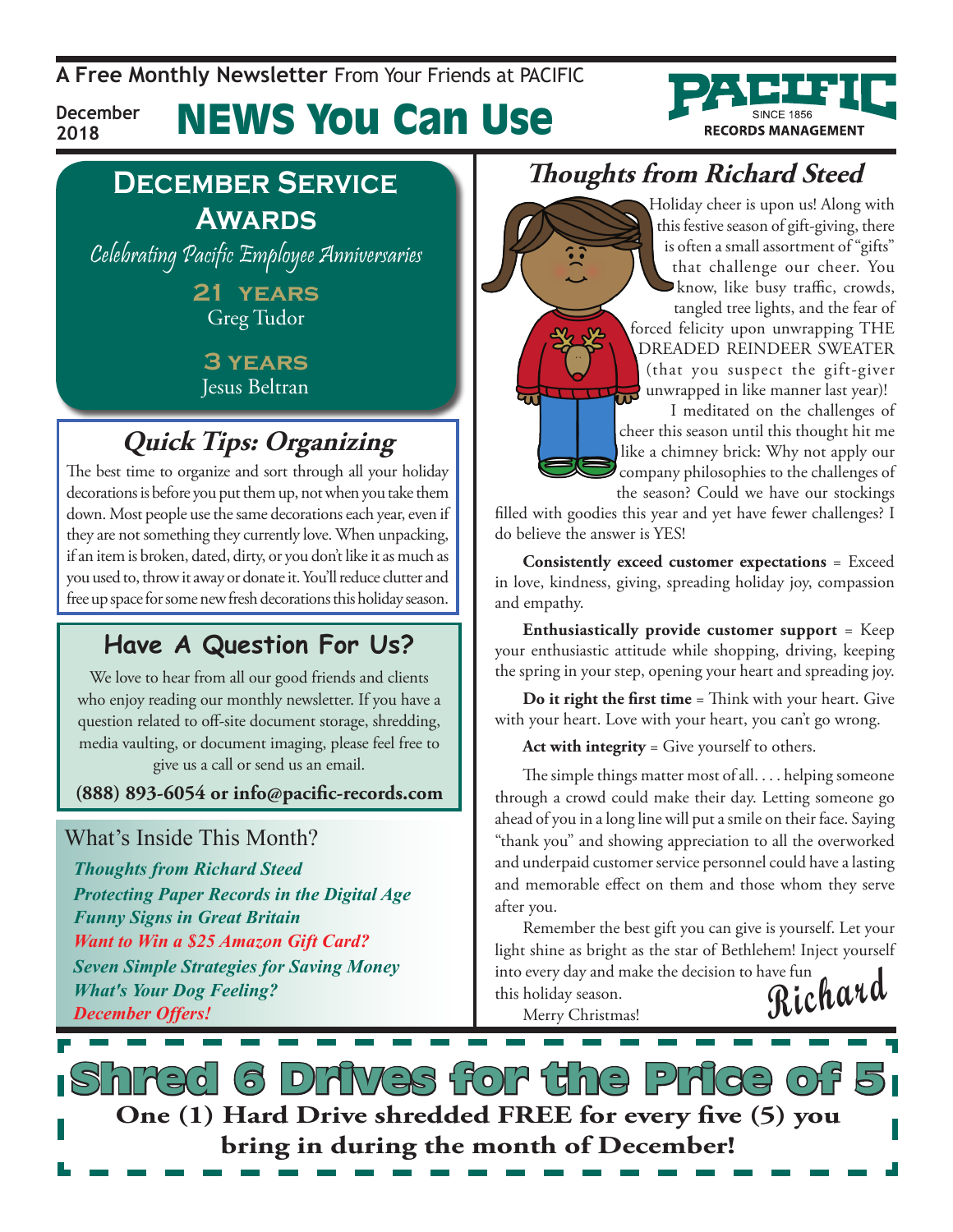#### **Protecting Paper Records in the Digital Age**

While many corporate data breaches are digital, you need to protect your paper records, too. State and federal privacy regulations levy the same fines and penalties for both digital and paper-based breaches. And whether your network is hacked or confidential paper files are stolen, the damage to your corporate brand and reputation is just as bad.

Make sure your paper records are securely stored and made available to employees only on a need-to-know basis. Inactive and archival documents should be stored offsite in a secure records storage facility. Your active files need protection too. Implement a "clean desk" policy to keep them out of sight when not in use.

Never underestimate what information thieves can find in your paper waste. Make sure your employees know what types of data to shred. As a rule of thumb, unwanted documents that contain a person's name, address, bank information, and other sensitive data should be shredded. Even better, implement a "shred everything" policy so no judgment is required. In addition, it's important to destroy documents when retention requirements expire. The longer you wait, the greater the risk of sensitive information being stolen. Partner with a document destruction company that provides locked shredding consoles. These secure containers make it easy for employees to discard confidential documents and keep them secure until they are destroyed. On a scheduled basis, a trained professional collects and destroys the contents. You should receive a Certificate of Destruction after your documents are destroyed.

Even in the "digital age," protecting paper records still matters.

#### **Funny Signs in Great Britain**

A bit of humor from over the pond, these are actual signs that have been collected for their humorous qualities.

1. In a laundromat: Please remove all your clothes when the light goes out.

2. In a London department store: Bargain Basement Upstairs

3. In an office: Would the person who took the step ladder yesterday kindly bring it back or further steps will be taken.

4. In an office: After the tea break, staff should empty the teapot and stand upside down on the draining board.

5. On a church door: This is the gate of Heaven. Enter ye all by this door. (This door is kept locked because of the draft. Please use side entrance.)

#### **Green Living: Green Holidays!**

To make your holiday party greener this year, start by ditching the paper invitations. Send out invites by email or use an online invitation service. Likewise for paper decorations. Decorate using natural materials like pine branches, pinecones, and holly. If you choose to use disposable dinnerware, look for brands that are recycled and compostable. To make recycling easy for your guests, place clearly marked recycling bins at the exit of each room.

#### **December Holidays and Events**

**Daily Observances:**

- **1 Eat a Red Apple Day**
- **1 World Aids Awareness Day**
- **2 National Fritters Day**
- **3 Advent begins**
- **3 National Roof over Your Head Day**
- **4 Santas' List Day**
- **5 Bathtub Party Day**
- **5 Repeal Day The 21st Amendment ends Prohibition.**
- **6 St. Nicholas Day**
- **7 International Civil Aviation Day**
- **7 Letter Writing Day**
- **7 Pearl Harbor Day**
- **8 National Brownie Day**
- **9 Christmas Card Day**
- **9 International Children's Day**
- **9 National Pastry Day**
- **10 Human Rights Day**
- **11 National Noodle Ring Day**
- **12 Channukah**
- **12 Poinsettia Day**
- **13 Ice Cream Day**
- **13 Violin Day**
- **14 International Monkey Day**
- **14 National Bouillabaisse Day**
- **14 Roast Chestnuts Day**
- **15 Bill of Rights Day**
- **15 National Lemon Cupcake Day**
- **16 National Chocolate Covered Anything Day**
- **17 National Maple Syrup Day**
- **18 Bake Cookies Day**
- **18 National Roast Suckling Pig Day**
- **19 Look for an Evergreen Day**
- **19 Oatmeal Muffin Day**
- **20 Go Caroling Day**
- **21 Crossword Puzzle Day**
- **21 Winter Solstice**
- **22 National Date Nut Bread Day**
- **23 Festivus**
- **23 Roots Day**
- **24 National Chocolate Day**
- **24 National Egg Nog Day**
- **25 Christmas Day**
- **25 National Pumpkin Pie Day**
- **26 Boxing Day**
- **27 Make Cut Out Snowflakes Day**
- **27 National Fruitcake Day**
- **28 Card Playing Day**
- **29 Pepper Pot Day**
- **30 Bacon Day**
- **31 New Year's Eve**

The material contained in this newsletter is for informational purposes only and is based upon sources believed to be reliable and authoritative; however, it has not been independently verified by us. This newsletter should not be construed as offering professional advice. For guidance on a specific matter, please consult a qualified professional.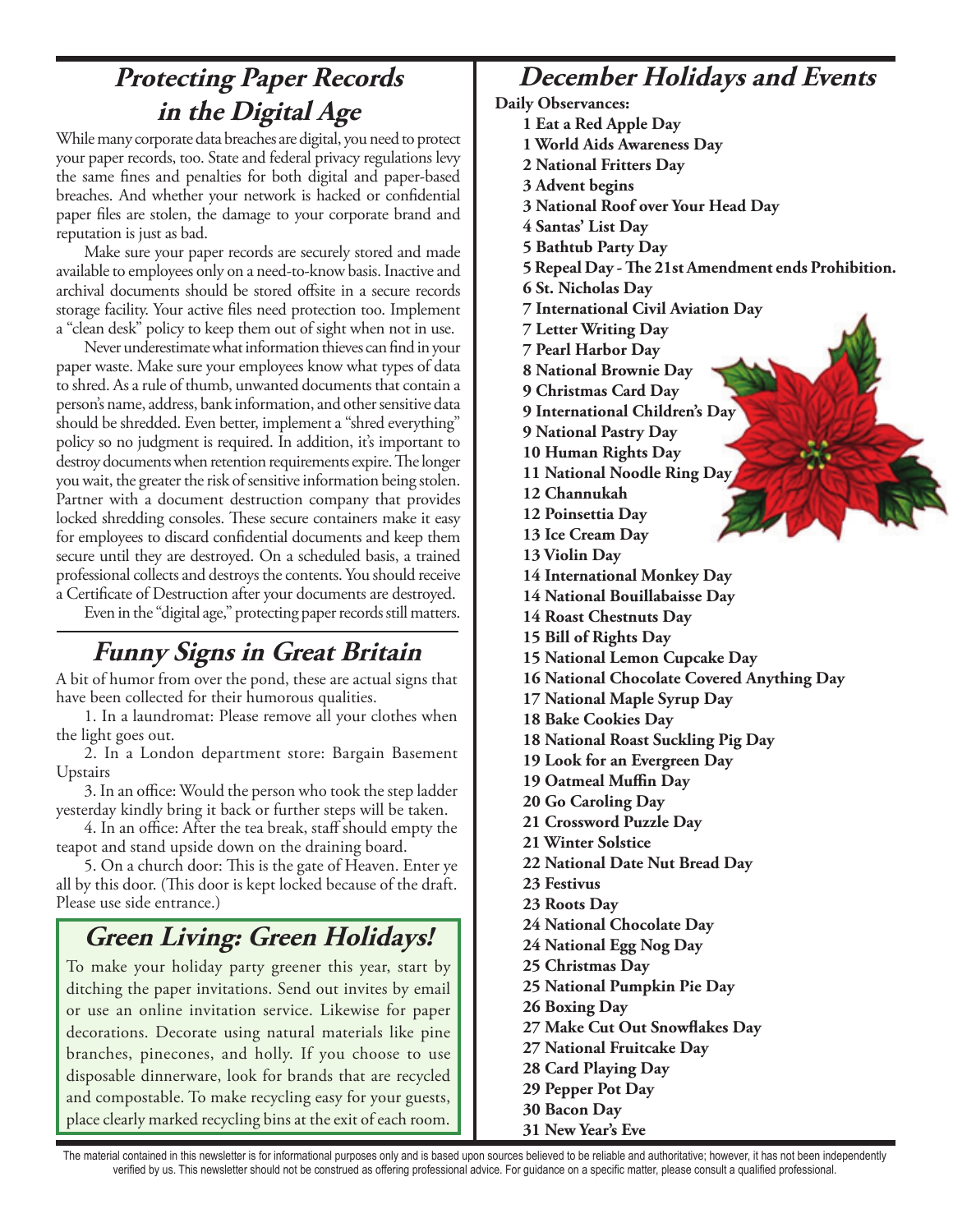# PacBlog

## **6 Privacy Protection Tips for the Holiday Season**

PacBlog is the monthly web log of Pacific Records Storage To read this month's installment, please click the title below.

#### [https://pacific-records.com/6-privacy](https://pacific-records.com/6-privacy-protection-tips-for-the-holiday-season)[protection-tips-for-the-holiday-season](https://pacific-records.com/6-privacy-protection-tips-for-the-holiday-season)

You may also access the PacBlog at the URL below. There you will find this month's installment along with archives of previous installments.

**http://pacific-records.com/category/pacnews**

# **Quick Tips: Healthy Living**

If you have trouble starting to exercise when you get to the gym, just concentrate on the body part  $\bigcirc$ you deem most important first. Researchers have found that during a workout, fatigue can diminish the effect of later exercises. So if you have a body area that needs constant work, be sure to target this first to maximize your workout effort.

### **Do You Want To Win A \$25 Amazon Gift Card?**



Each month we'll give you a new challenge of some type. All those who reply with a correct answer are eligible to win. At the end of the month we'll draw a lucky name.

Here is this month's challenge: An electric train is going 40 mph north, the wind is blowing 60 mph south. Which way is the train's smoke blowing?

**The Outside! Last Month's Answer to:**  *Which side of the turkey has the most feathers?*

**Last month's Winner: Dan Guerra**

Email your answer to **info@pacific-records.com**

## **December Trivia: Icy Iceland**

- 1. What is the name of the capital of Iceland?
- 2. Iceland has the highest legal drinking age in Europe. How old do you need to be to have a drink legally in Iceland?
- 3. Some roads in Iceland have been rerouted to avoid disturbing areas where these mythical creatures are thought to live. What are these creatures?
- 4. What popular Nick Jr. television show was created and is produced in Iceland?
- 5. What religion do 90 percent of Icelanders adhere to?
- 6. What percentage of Iceland is actually covered in ice?
- 7. Iceland is often referred to as "the land of the midnight sun." How much daylight does Iceland get in the summer?
- 8. What language is spoken in Iceland?
- 9. In Iceland, what is the Althing?
- 10. What is Iceland's main industry? *Answers on back page!*

*"If I were given the opportunity to present a gift to the next generation, it would be the ability for each individual to learn to laugh at himself."* 

—Charles M. Schulz



"I made a list. I checked it twice. The song never said ANYTHING about making a backup!"

## 3 months FREE secure Destruction service *Get 3 months of free Secure Destruction service when you sign up for a new Secure Destruction account with*

*a one-year agreement. Just mention this coupon! Email info@pacific-records.com for more information.*